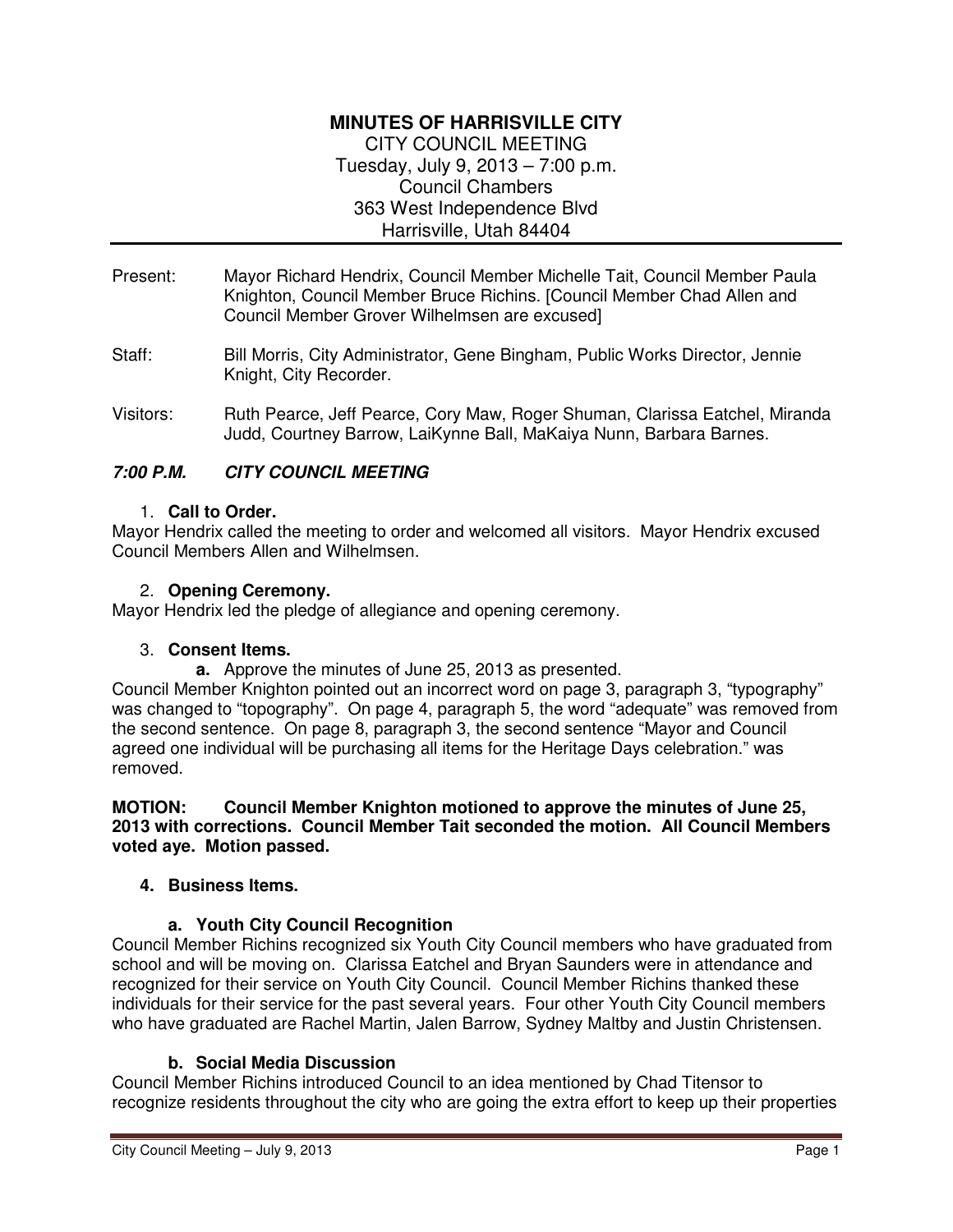on the city's future facebook page. The city could hold a vote and determine a monthly winner. He feels it is important to recognize the residents that go above and beyond. Council Member Knighton agreed this would be a great way to involve the public and residents.

Council Member Richins drew Council's attention to the social media policies that were sent as examples in their packets. He admitted he would like to get a hold of North Ogden City's policy because it would be more in line with meeting the needs of Harrisville. Council Member Knighton commented the City would supervise everything on the facebook page. Mayor and Council agreed some of the examples included too many items because they were drafted for larger cities. Mayor Hendrix pointed out there were a lot of extra things included that would not be necessary for our city. Council Member Richins agreed there wasn't really a need for some items including an operational manual.

Bill Morris said he will prepare a draft policy using some of the applicable items from these examples. Council Member Richins will follow-up with the next discussion to determine which agenda this will be included on. Mayor and Council agreed to move forward with this.

### **c. Sidewalk Discussion**

Public Works Director Gene Bingham said he wanted to keep Council informed on a few items. He explained Ordinance #457 Nuisance Vegetation Ordinance was updated in December to address nuisances. The city has a perpetual maintenance program with side walks just like the roads, sewer and storm drain maintenance. The difference between these programs is regarding the city's responsibility vs. the home owner's responsibility. This discussion is because of concerns to areas that may pose a risk to the public. The city's side with maintenance has been addressed. The city insurance company, Utah Local Government Trust, asked about our sidewalk replacement policy. Gene Bingham responded that we have updated the nuisance ordinance. The Trust said if we have an ordinance in place we should be actively enforcing this. He said the code enforcement officer is willing to notify residents with the support from the Mayor and Council.

This is mostly an informational item, but none the less needs to be addressed. He wants Council to be aware in case phone calls are received. He introduced Cory Maw who is a certified tree arborist. Mr. Maw reviewed the offending areas and has given an opinion for each case with regard to saving trees vs. removing trees, including a cost estimate for tree maintenance. He is available for questions tonight. The cost range is \$250 to \$2500 to repair the damage. Mainly Gene Bingham said his intent is to give a briefing on displaced side walks. Some of these areas are on school routes. There has been a case in the past where one person was seriously injured due to a tree issue. This is an opportunity to address future risk. The ordinance is now stronger and with the insurance company suggesting we take a proactive step regarding this issue, he would like receive Council's support with moving forward. He said normally Council receives updates on what is being done, but because of the sensitivity to this issue, residents may be calling. He informed Council that staff makes decisions everyday; however, sometimes they need the backing from the Council on items that may be sensitive to residents.

Bill Morris said Gene Bingham has inspected some properties that are potential hazards and when residents notice the public works director out in front of their properties, they have concerns. He put together a model letter to inform the resident's of their responsibility to address potential hazards. Council Member Knighton asked how much one section of sidewalk costs. Gene Bingham said about \$84 to tear out and replace one section of sidewalk. Council Member Knighton asked if these letters can be sent out together and if the residents respond immediately they could be eligible for a discounted rate. Gene Bingham said Code Enforcement wants to address this all at once. The homeowner can choose any licensed contractor to repair the sidewalk; however, if the homeowners choose to use the city's contractor, they can have the repairs completed at the city's price. Ultimately it's up to the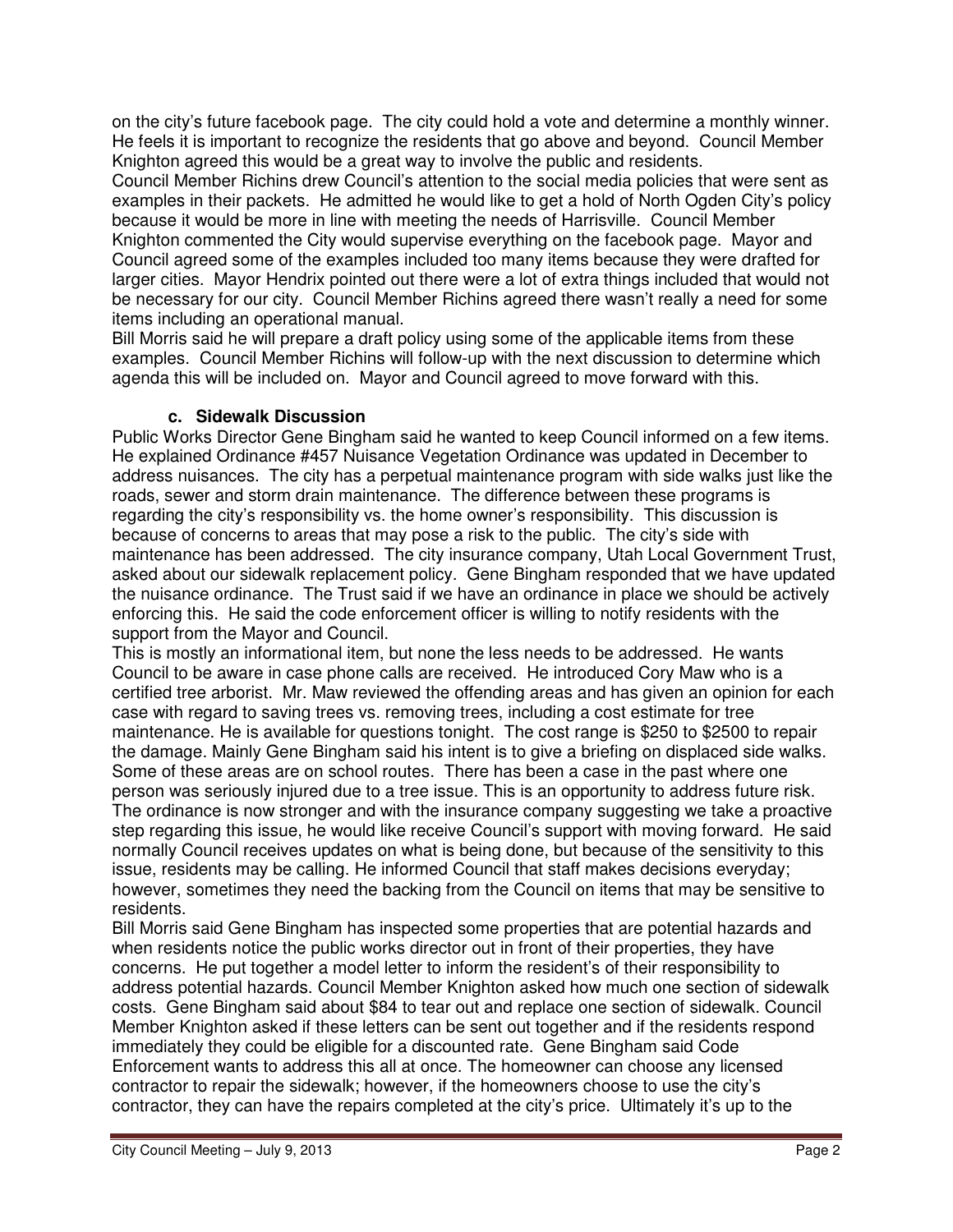property owner. An advantage to using the city's contractor is the price and the contractor knows the city standards. Council Member Knighton asked about tree removal costs. Gene Bingham said he has some estimates for these costs. Council Member Knighton suggested possibly coordinating with the home owner's to address these issues all at once. Gene Bingham said he can leave the contractor information with each home owner, but he suspects this will not happen all at the same time. The city can offer the contractor price to the homeowners if they make contact within a timely manner. Council Member Tait asked about how many cases are in Harrisville. Gene Bingham said there are a lot of side walk issues that are not a hazard at this time but still need to be replaced. They also have city obligated responsibility for certain sections of sidewalk. The risk to address these hazards is due to the immediate attention needed on these particular cases to reduce potential liability. Council Member Knighton pointed out the 10 day time frame to contact the city, and asked how long residents have until fines are imposed. Bill Morris said technically they should be addressed within this window, but due to the costs associated, corrective action plans should be received within the 10 days.

Council Member Knighton expressed her concern with the city letting these issues slide now that they are aware. Gene Bingham said if the city can show we are reasonably trying to rectify these issues, we would be okay with regard to liability. He expressed his compassion for residents who will be addressing these side walk issues, recognizing some repairs may be costly. He would like to give the property owner's sufficient time to address these issues. One specific case will be quite costly. Council Member Knighton said once notice is given to the homeowner she suspects this would be a liability issue for them. Gene Bingham gave an example of a homeowner on 450 west who had to address the sidewalk issue before a sale could be made with the home. The home owner made arrangements to reduce the price enough to address the side walk concern.

Some of the properties were analyzed to determine the survival rate of the tree if roots were cut back. Council Member Knighton suggested having a draft response in place. Cory Maw explained cutting back the roots will compromise the integrity of the trees. Bill Morris indicated they will be addressed on a case by case basis.

Council Member Tait asked if this is mostly in the park strips. Gene Bingham said yes, and some trees closely planted behind the sidewalk. Cory Maw said usually the offending trees are large and mature. Bill Morris will put together a nice letter about approved trees for the right location. Council Member Richins reminded Council we have a brochure addressing this. Gene Bingham agreed saying this has been sent out in the past. Gene Bingham said if you cut a root that is tied to a specific branch that part of the tree will begin to die. If the home owner opts to sever roots they will risk the life of the tree. Cory Maw said 99% of the time the extreme cases will need to remove the tree. He said he looked at every option to save the trees. He uses a tree growth regulator to determine what is good for the tree. Gene Bingham said at the very least the city will have to require the homeowner to cut the roots. The liability of the integrity of the tree will lie with the homeowner.

Council Member Knighton asked if the contracted price will be set for all residents, and at what point do we give them notice for noncompliance. Bill Morris said in cases of noncompliance the city would remove the tree and charge the costs onto property taxes. He suggested spending the rest of this year bringing homeowners into compliance. Mayor Hendrix asked if the roots will die once they have been severed or if continued growth may be a risk. Cory Maw said the stump can be ground down and herbicides used to kill the tree roots. Mayor Hendrix asked if the roots have to be removed as well. Cory Maw responded they will be addressed to make sure there will not be a future issue with the tree.

Gene Bingham asked for Council's permission to move forward. Bill Morris explained Ken Martin, Code Enforcement Inspector, would like the backing of the Council as well. Council Member Knighton asked about the time line. Gene Bingham said as long as the city is working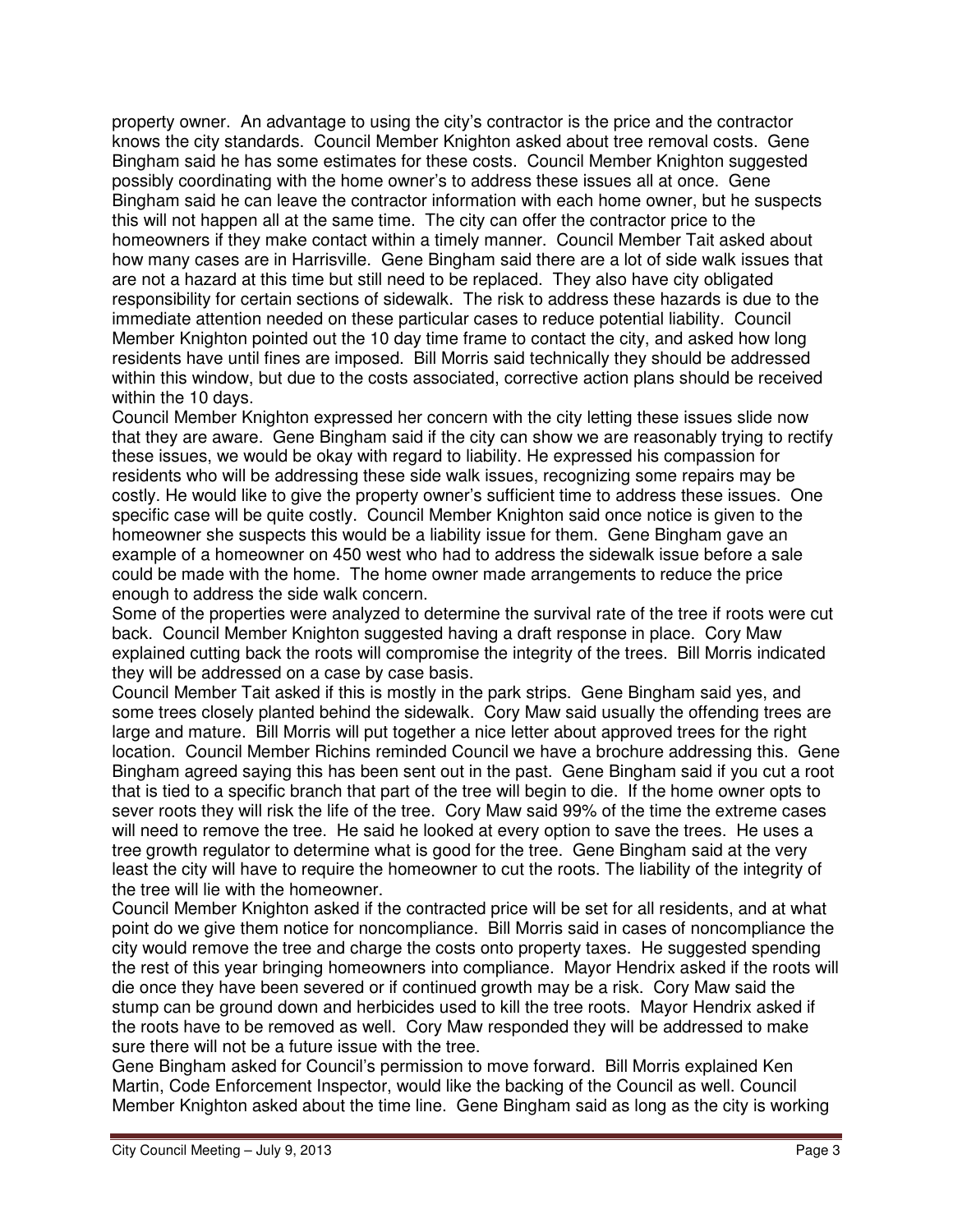on an active plan, they can show a reasonable effort to correct these issues. Council Member Knighton pointed out the city cannot drag our feet. Gene Bingham agreed once the process has been started we will see it through. He will work with homeowners on the concrete contractor pricing. Council Member Knighton asked if the city can work for a group discount between homeowner's. Gene Bingham said he can set a price with the contractor to give a good price to the homeowner. Council Member Richins asked if it's possible to do a temporary patch to avoid the abrupt transition in the meantime. Council Member Knighton said if the city has notified the resident, then the liability becomes the homeowner's responsibility. Council Member Richins agreed it is not the city's responsibility.

Council Member Richins asked about a few sidewalk issues on Highway 89. Gene Bingham said some replacement in that area will be necessary due to the heat damage. Gene Bingham again said we are doing our part to notify the resident's through this process. He doesn't want to see anyone hurt. Council Member Knighton thanked Bill Morris for his model letter. Mayor Hendrix directed Gene Bingham to move forward with this project. Mayor Hendrix and Gene Bingham thanked Cory Maw for his willingness to help and give his opinion.

**d. Discussion/possible action to approve 2013 Paint Striping Bids**  Gene Bingham presented council with the annual 2013 paint striping bids. He explained the lowest bidder Morgan Pavement already has the slurry seal contract. He said we will get a better price going through the same contractor. He is just looking for approval through Council to award the bid. He explained the parking lots are striped every other year, but the roadways are striped every year.

### **MOTION: Council Member Tait motioned to award the 2013 Annual Paint Striping Contract to Morgan Pavement in the amount of \$6,103.00. Council Member Richins seconded the motion. A Roll Call vote was taken.**

| <b>Council Member Tait</b>       | Yes            |
|----------------------------------|----------------|
| <b>Council Member Knighton</b>   | Yes            |
| <b>Council Member Richins</b>    | Yes            |
| <b>Council Member Wilhelmsen</b> | <b>Excused</b> |
| <b>Council Member Allen</b>      | <b>Excused</b> |

## **Motion passed 3-0.**

**e.** Discussion/possible action to approve Harrisville City Ordinance #463, adopting Chapter 4.72 relating to Water Conservation regulations; severability; and providing an effective date.

Bill Morris said Council Member Wilhelmsen contacted Gene Bingham about a water conservation ordinance based on the drought conditions. This proposed ordinance has three parts. The first section references Utah State law that authorizes Mayor Hendrix to declare draught conditions in the city. There is an amendment on this, specifically applying to residents. Pine View has recommended that commercial, public property and churches water during the day so as to not disrupt the pressure during the evening when all residents are watering. Council Member Richins pointed out the city already waters during the day. Mayor Hendrix suggested including the specific times of day allowed for watering. Bill Morris said under these limited hours, it will be spelled out to residential properties.

Throughout the community, residents may notice that churches, schools, and other public entities are watering during the daytime hours. That way at night there is enough pressure during the evening hours for all the residential watering. Pine View has specifically asked for this. Council Member Knighton suggested including this information in the newsletter. Bill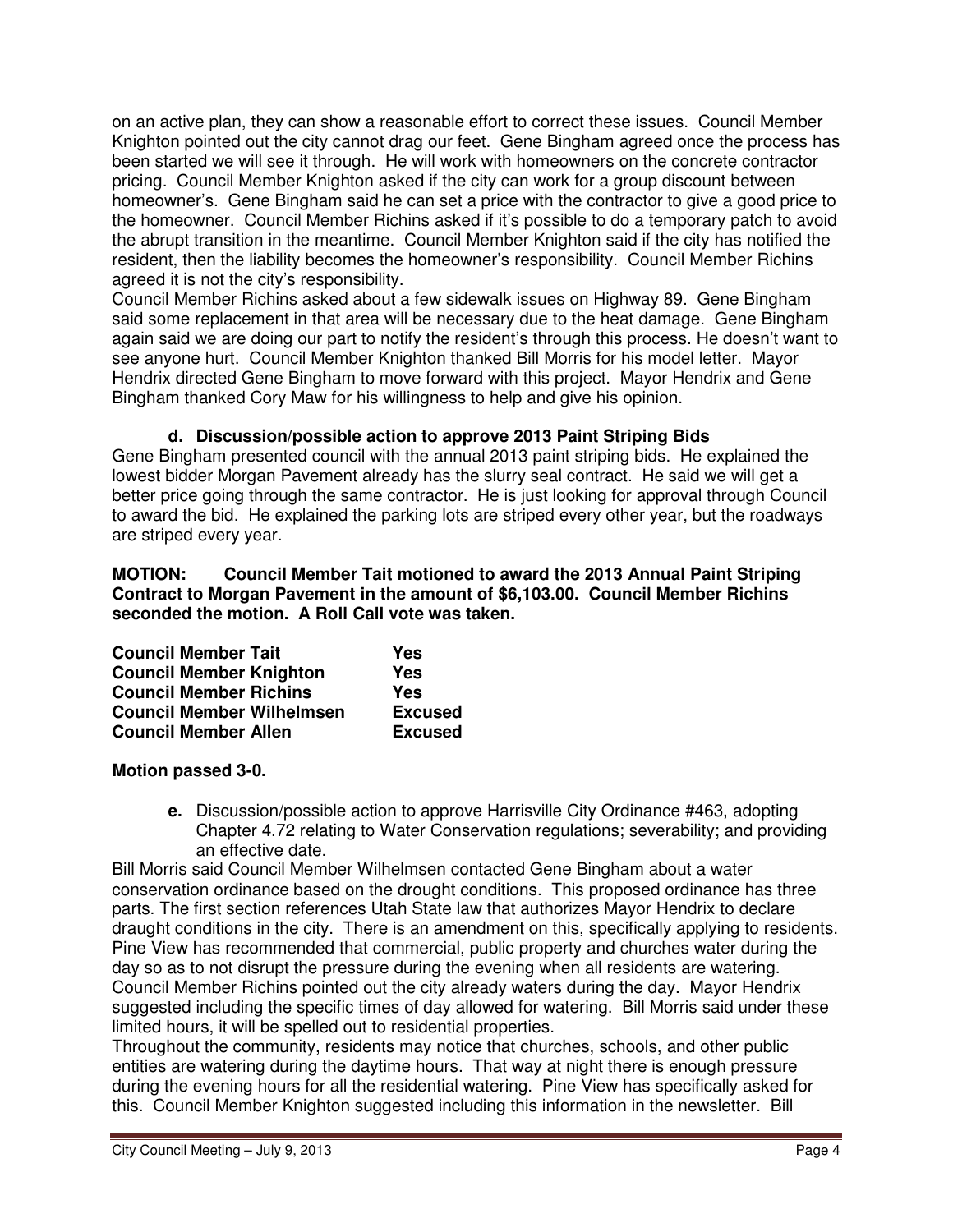Morris agreed and will write a tree article and water conservation article. Bill Morris explained "waste" is specially a legal term referring to "not being put to beneficial use" and will apply to the residents when watering. Mayor and Council gave discussion about waste water and excess water running into the gutter caused by leaks and overflowing water. Bill Morris also specified no tanker trucks full of water are allowed unless they have been approved through Bona Vista Water District. He said there is a 500 gallon limit. He commented Public Works fills the street sweeper through the city meter at the shop as an approved use.

Bill Morris said the third section is on water contamination. There will be no connections allowed between secondary and culinary water. The residents must have separate services for each. There is no inappropriate use allowed, contaminate introduce into the system, nor turning the water back on after it's been turned off for noncompliance.

Bill Morris explained the penalties that go in place with potential violations. It's an Infraction for the  $1<sup>st</sup>$  section,  $2<sup>nd</sup>$  section is a class C Misdemeanor, and the third section is Class B Misdemeanor. Bill Morris said only the city can impose a civil fine. Bona Vista would have to approach the city to enforce their issues because they have no policing authority.

Council Member Knighton asked about whether the draught proclamation has enough teeth for enforcement. Bill Morris responded that enforcement will be in place for the worst offenders. This is mainly an education tool and resource for the public. Weber Basin has given notices to educate the public as well. Mayor Hendrix suggested including the limited hours of no watering from 10am to 6pm on residential properties.

**MOTION: Council Member Richins motioned to approve Harrisville City Ordinance #463, adopting Chapter 4.72 relating to Water Conservation regulations; severability; and providing an effective date. Council Member Tait seconded the motion. A Roll Call vote was taken.** 

| <b>Council Member Richins</b>    | Yes            |
|----------------------------------|----------------|
| <b>Council Member Knighton</b>   | Yes            |
| <b>Council Member Tait</b>       | Yes            |
| <b>Council Member Allen</b>      | <b>Excused</b> |
| <b>Council Member Wilhelmsen</b> | <b>Excused</b> |

## **Motion passed 3-0.**

## **5. Public Comments.**

Roger Shuman, 1870 N. 750 W., expressed his concern with regard to the water conservation ordinance. He said does not have pressurized irrigation available to him and sometimes his watering times are between the hours of 10am and 6pm. His hope is that this ordinance does not apply to areas that flood irrigate on a schedule. Bill Morris responded this ordinance only applies to residents with Pine View secondary water. This exempts anyone on the flood irrigation system.

Clarissa Eatchel, informed Council that North Ogden City's Youth City Council goes around to recruit and she became involved in Harrisville's Youth City Council after she found out one exists in our city. Council Member Knighton asked if High School Civics teachers actively recruit kids for Youth City Council. She responded "yes" the Social Studies teachers do inform students of this opportunity. Council Member Knighton asked if there are other activities members on the Youth City Council would like to participate in. Clarissa Eatchel said North Ogden City sends their youth to the three day conference held at the University of Utah. Mayor Hendrix commented North Ogden's Youth City Council has been in place longer and they hold a service fund raiser to raise funds for activities. Council Member Knighton asked if they would be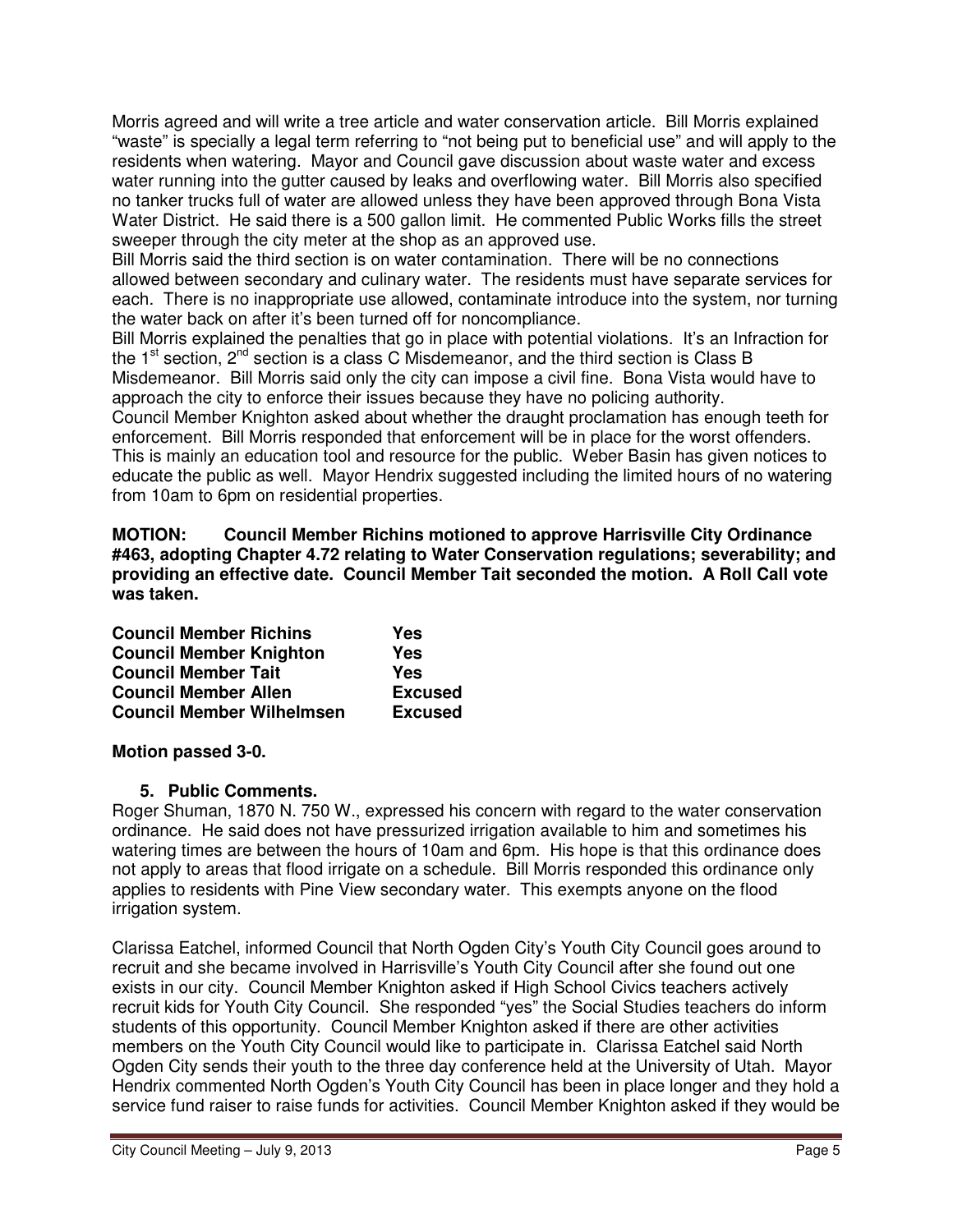interested in fund raising efforts. Members of the Youth City Council requested more advertisement be made available. This could create more interest with kids joining the Youth City Council. Council Member Richins commented this is another sign resident's are not reading the city newsletter as the Youth City Council has been advertised for many months. Council Member Knighton suggested adding this to the city's facebook page. Council Member Richins said there is already a Youth City Council facebook page. Council Member Knighton suggested linking this page to the city's page.

### **6. Mayor/Council Follow-up.**

Council Member Knighton said she is still reading through definitions included in Harrisville City Ordinance #461. Bill Morris extended the deadline until Friday, July 12<sup>th</sup>, for Council's review.

### **7. Adjourn.**

Mayor Hendrix motioned to adjourn at 8:00 p.m.

### **8. HERITAGE DAYS WORK SESSION**

Mayor Hendrix called the work session to order and turned the time over to Council Member Knighton who in turn gave the floor to Barbara Barnes. Barbara Barnes said the vendor coordinator spot is still available. Vendor coordinator is responsible for setting the numbers on the booths and coordinating the location of each vendor. Mayor Hendrix said he's in the parade and won't be available to coordinate the vendor booths this year. Barbara Barnes will still look for a coordinator, but she is finding a lot of people are out of town this year. She is keeping track of all the names for next year's celebration. Council Member Knighton commented they will have several options in place to get a head start on next year's celebration.

Council Member Knighton said Utah Daughter's of Pioneers will be the grand marshals and will provide their own car. Council Member Richins will take care of the parade purchases. He said there are limited entries for this year's celebration. Melissa Furgeson has contacted all of the entrants from last year and many are not available, the reason being the time of day. Mayor and Council gave discussion on the parade and agreed to let the parade play out again this year. Council Member Richins said Melissa Furgeson is hoping there will still be several last minute entries. Mayor Hendrix said the time restraints were conditioned on the drop in the economy. A look in the future may allow for the old Heritage Days schedule to be reinstated. Council Member Knighton informed Council Harrisville's LDS 1<sup>st</sup> ward holds an annual fundraising breakfast and parade on the  $4<sup>th</sup>$  of July. She suggested considering joining forces for the breakfast and parade to take place in conjunction with Heritage Days. Mayor and Council agreed to leave the parade at 5pm and consider feedback for next year.

Council Member Knighton said to her knowledge the flag ceremony is in place. Council Member Tait has taken care of the cake and ice cream. Council Member Knighton will pick up table cloths for serving cake and ice cream as well as the kids table cloths, and glow in the dark necklaces for the dance.

Youth City Council suggested having a chalk fest dance since the theme is "Our Colorful Community". They have found packages of colored chalk available on Amazon. Another possibility is to make the colored chalk from a recipe on Pinterest. Council Member Knighton asked if they should include notice to the public so the participants can wear white. This could draw more attention to the Heritage Day's celebration. They agree to set a parameter to have the dance so people who don't want to participate aren't victims of the colored chalk. Council Member Knighton suggested putting this chalking on at a specific time, possibly as the kick off for the dance. She also asked about the prepackaged chalk. Mayor and Council agreed Youth City Council will be assigned with purchasing and/or making the colored chalk. They gave discussion on using the cake and ice cream table to sell the colored chalk. The money raised